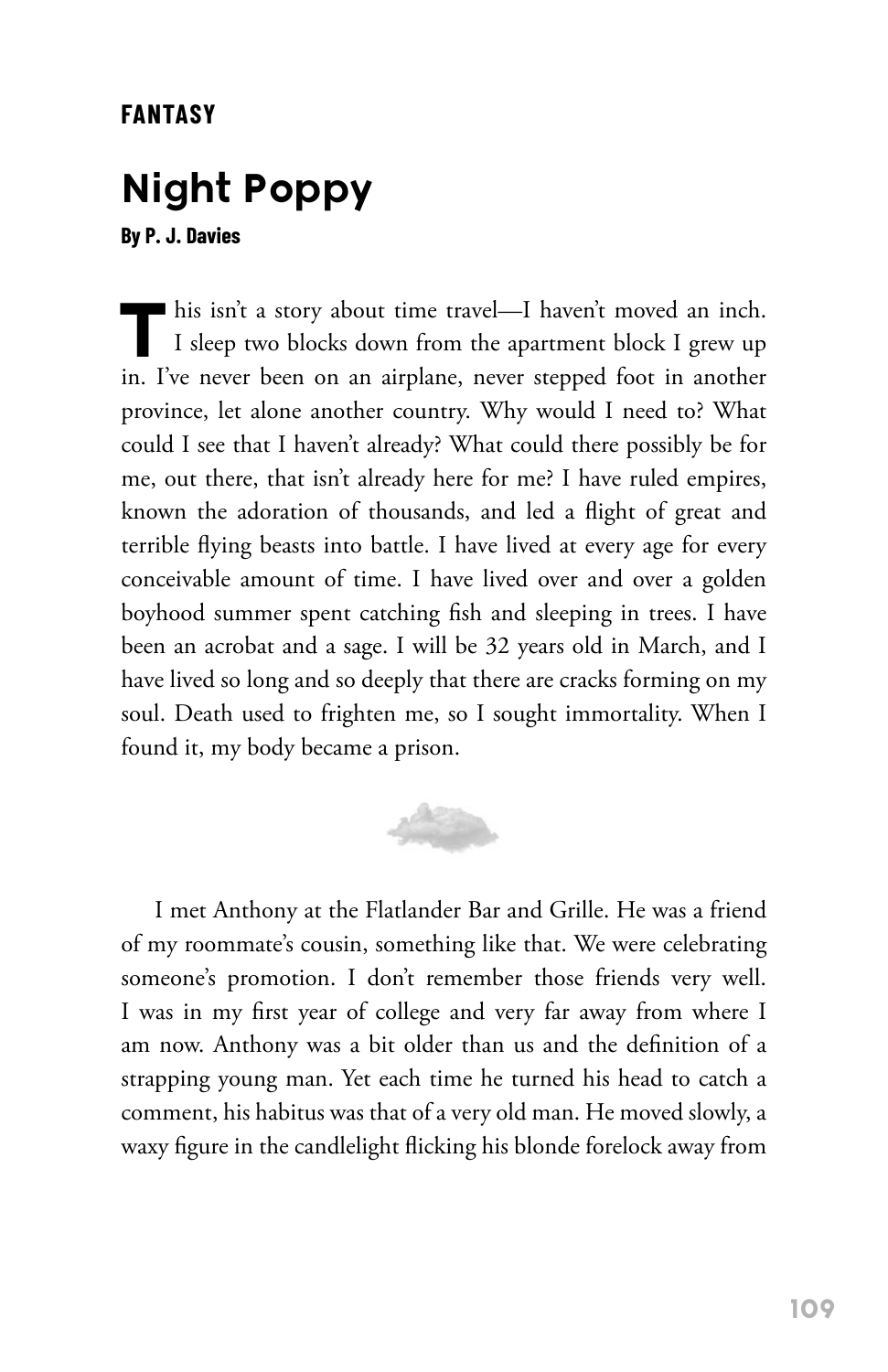his eyes, a nervous tic. I've lived entire lifetimes since then, and I've learned to read people better. What comes off as alluring is the reek of danger. Dangerous people often don't know they're dangerous; most don't think of themselves that way. They can't help it any more than the barn owl can help the field mouse. When Anthony turned his lamps upon me, it was the danger that pulled me in.

Down the bench towards the strange man I went, shifting my beer into my left hand. "I'm Brad," I said, pumping his hand "Have we met?" He turned to look at me through a lock of his hair. His gaze was neither warm nor cold, but it was thunderous. He spotted the rubber band around my wrist.

"You tryin' to quit smokin'?" Anthony sounded like he had done some smoking himself. People get to the end of their lives and their voices falter, the musculature that bolsters even the deepest bass withers and they emote with a warble. He had such a voice, not one to match his meaty presence.

"No, no I don't smoke. Asthma!" I thumped my chest, the site of my defect. "This is for dreaming."

His eyes flashed and he ran a hand through his cowlick. It was the first time that evening he'd looked even remotely interested.

I clarified: "You know, for like, taking control of your dreams? So that you can like, fly?" I grinned at him to show him I was only partly serious.

Anthony remained stony-faced. He drained his beer and put the glass down on the table, frowning at the suds. "You trying to wake up in your dreams, then?" He made a universe out of each word.

"Yeah! No luck yet though. Still totally weird shit out of my control. No flying. Just like, I have to save all the guinea pigs from my elementary school's classroom before it turns into a giant apple. That sort of thing."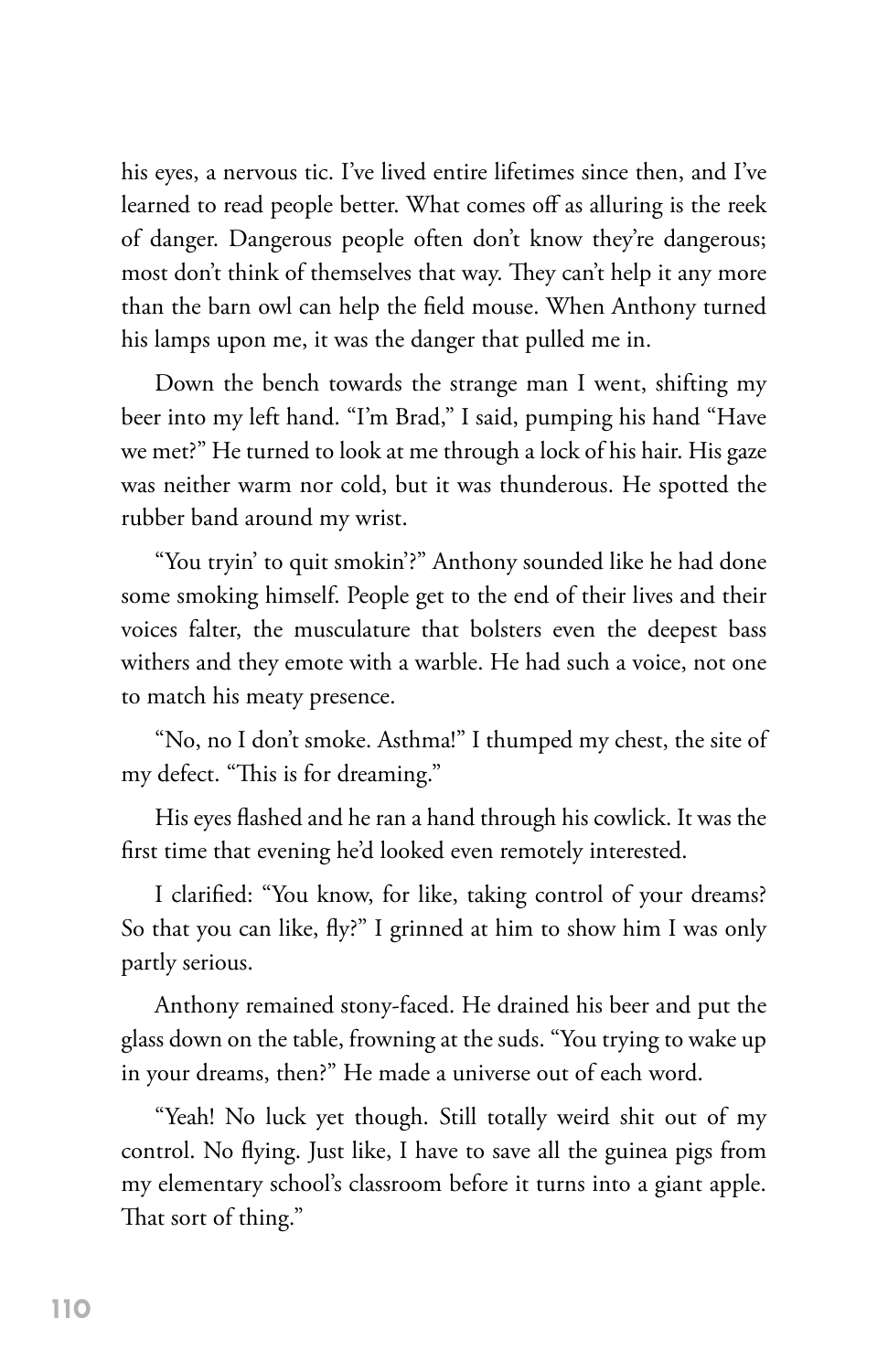As he listened to me, Anthony reached for his pocket. He fumbled around in there and after a moment he pulled out a small leather pouch.

"Here," he pulled out a shrivelled little blue flower from the pouch and waved it at me. It smelled of freshly cut grass and jasmine tea. "Drink this in some tea before bed. It helps."

"Wow, really? Thank you! What is this, morning glory or something?"

Anthony's gaze skittered away from mine. "Night poppy. It doesn't grow around here." He stood up abruptly and sidled around the other end of the bench, placing the table between us. "Hope it helps. I have to go to bed now."

"Wait! This won't like, get me high, right? I mean it's just that I have work tomorrow." I hoped I didn't sound desperately uncool.

He grimaced. "No, it doesn't mimic our poppy in that way. You'll be fine." He pulled out a ten-dollar bill and stuck it beneath his empty glass. "A word to the wise, should you wish to be so. Don't stay too long." He donned a long coat and strode out the door into a bitter November day. I wish I could say it was the last I saw of him.

When I got home that night, I brewed a cup of tea with the strange flower. The night poppy seemed to sparkle and play tricks on my eyes. One moment it was blue and broad petalled, the next it was almost purple and the petals looked like tentacles. I took my mug to bed with me and drank it while I played games on my phone. I soon became drowsy and turned off the lights.

I felt myself sinking into my sheets. I allowed myself to relax, letting sleep overtake me. I leaned back until I felt the sheets give way, and suddenly I was on my back with my feet dangling over me. Awake now, I sat up and rubbed where I had fallen.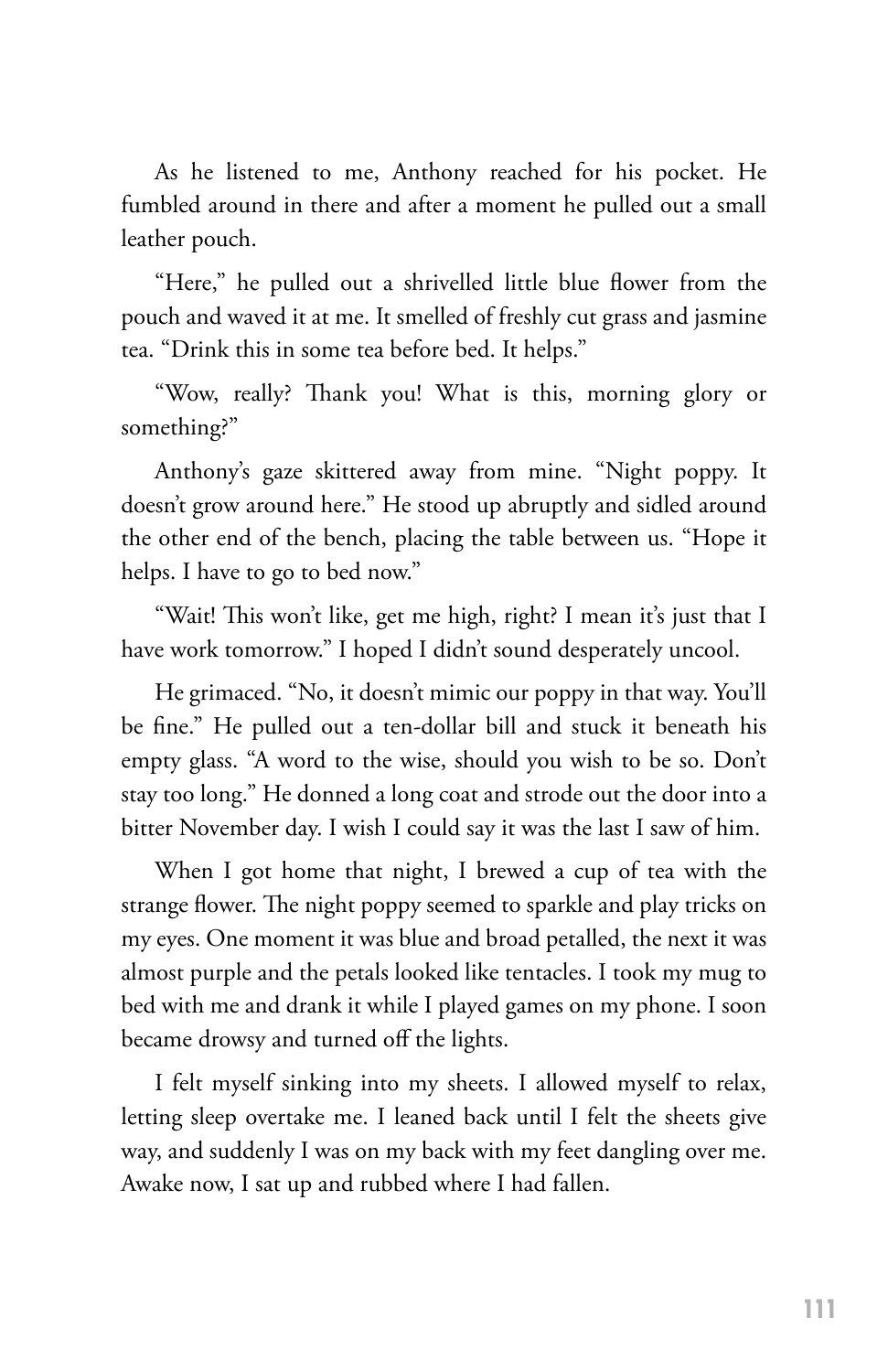I was in a low-ceilinged room with a dirt floor, dimly illuminated by a window cut into the thatch above. I glanced at my wrist. The rubber band was gone. I felt pleased with my technique for only a moment before I remembered the flower. I felt my side and the bulge of the leather pouch with the rest of the crushed flowers still within it. Reassured, I rose to my feet and left the little room; turning round I could see that I had been inside of a cottage that grew and shrunk like the pulsing of a heart.

I was in the belly of a vast green valley, stretching into mountains on either side. A mountain stream meandered through, crinkling and crashing over stones in the streambed. It was as though I'd been walking around my entire life with every sense turned way down, and now they'd been cranked all the way up. The woodsmoke from the cottage mingled with the sweet grass and wet rocks of the valley. I felt each blade of grass against my feet, and the wind slithered around me. The colours were alive and pulsing. The presence of red brought the sensation of blood and the smell of iron; green things bubbled with life and the blues ached with cold. I walked the valley for hours, and I returned the next night. And the next. And the night after that.

Most people, when they begin to lucid dream, understand they have more freedom with natural laws. Many take to the highest heights or plummet to the depths of the ocean. This is enjoyable, and as someone who has spent thousands of hours in the air, I won't say I don't see the appeal. But it's shallow. We live by so many laws that it can be difficult to see the bars on our own cages.

Like time.

If there is some force greater than us, some unknowable impetus that imagines the world into being, it is time. Our existence on Earth, what era we are born into, even when I lose consciousness and enter my personal kingdom, it is all ruled by time.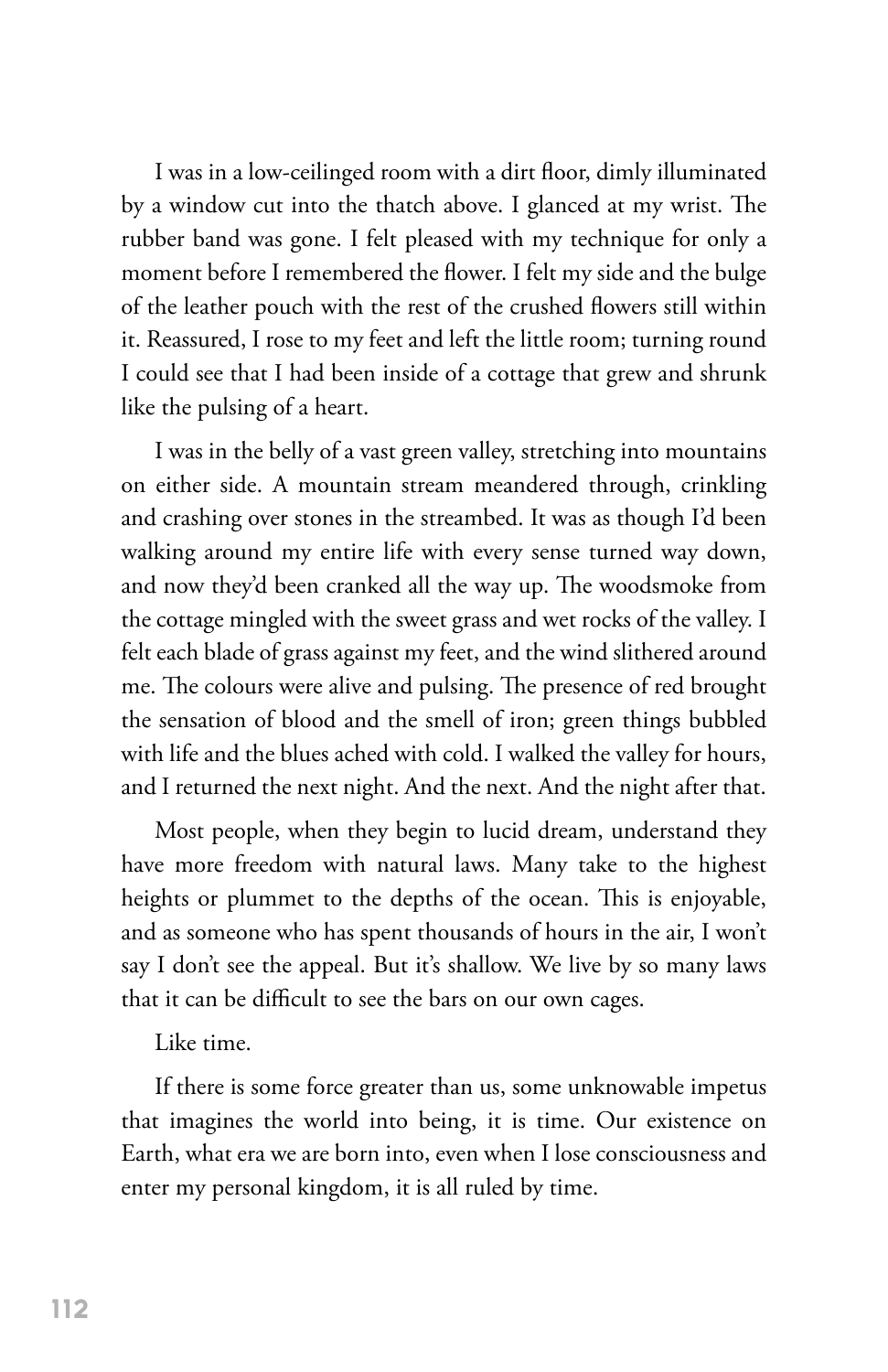Things changed for me when I learned how to sleep in my dreams. At first I could stay only days, but like a muscle my dreamtime grew stronger until I could stay weeks and months. Soon I spent years, and woke up in a younger body some mornings aching from the incongruity. People moved into my valley, and I taught them how to use the night poppy and wake up in their dreams. They returned with tales of alien landscapes and fantastic beings. I imagined their dreams into existence: glass waterfalls, winged lizards with mouths on their stomachs, buildings made of sweet clouds and rain.

I spent centuries in my dreamtime before I met another dreamer. I had assumed that the space was entirely mine, with no overlap into the dreams of others. Those who populated my dreams were not under my control. Their identity blended with mine and they often took on the appearance of people I knew in the waking world. They were not entirely my creation, more a kind of consciousness that formed itself around mine like lakeweed wraps around a swimmer's limb. But when I first saw a fellow dreamer, I knew.

A woman with a hawkish face and short, buzzed hair entered the valley leading a cavalry of about one hundred people. She was wrapped in a maroon shawl fastened with a large emerald brooch that glinted in the sun as she strode across the grass towards me. We locked eyes and realized what the other was. She acknowledged our mutual trespass in the dreamtime with a shrug. She had walked with these people for miles, through fire swamps teeming with terrible beetles and obsidian valleys with rivers of tar. They believed she was their saviour, she told me. They wanted to live where the night poppy grew. She could make one of those things true at least, she said. She and her people led a bloody assault on the valley, and we returned in full force. Beasts from under the ground and from the sky battered the woman's army until they retreated, leaving a scorched land. I thought I saw the woman once more after this, awake, plucking wilted grapes out of her shopping basket at the farmers' market, but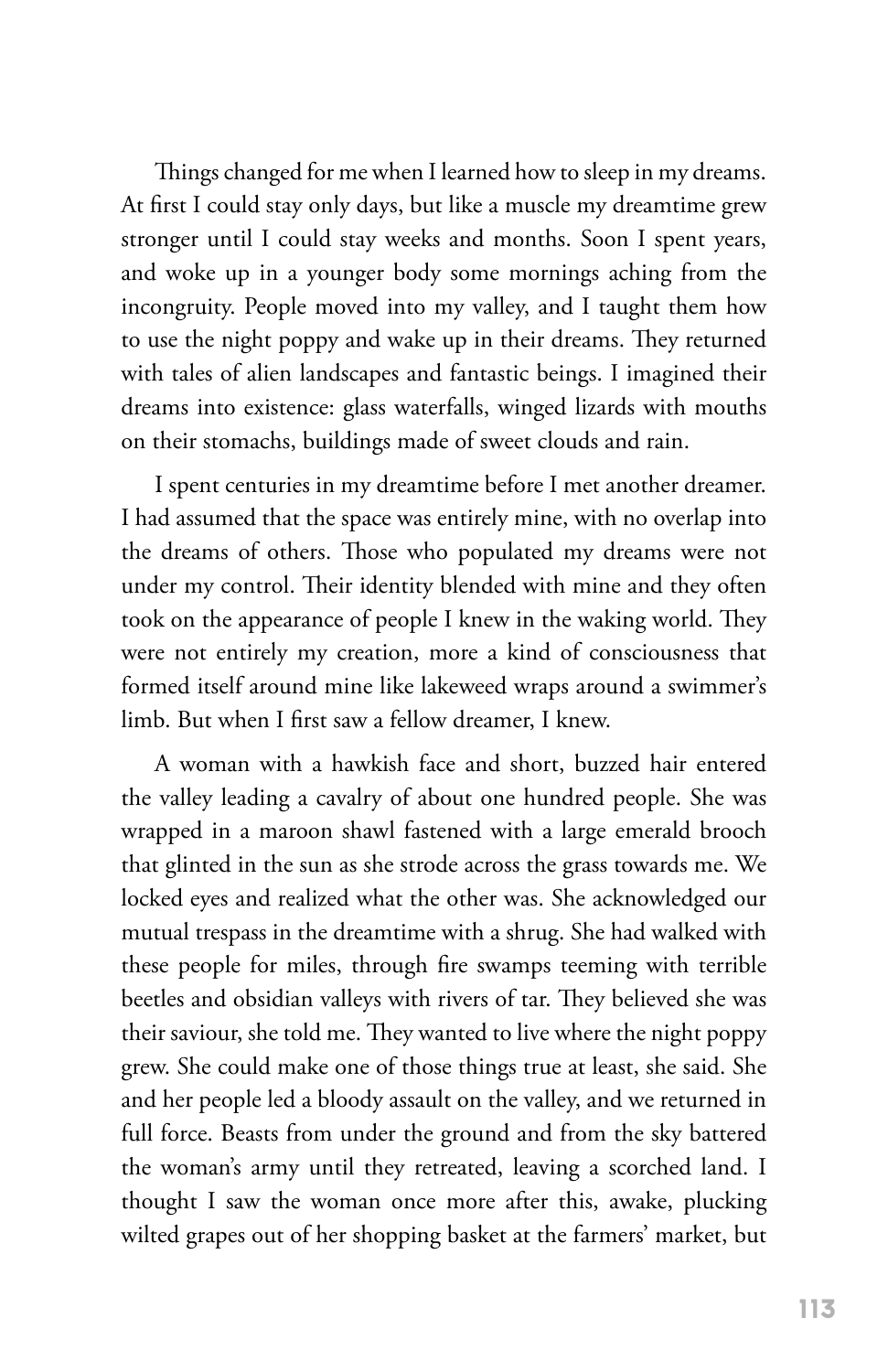I could not be sure. I think it's likely that she found victory in some other place and time. After her attack, the poppies could not be salvaged, the ground was mud and stone. The people left the valley, some of them in pieces, a pair of boots with a hand stuffed in each all that remained of some little families, hopping towards the distant hills. I left as well.

I wandered for many dreamtimes. I walked for months and years, awoke to eat and white-knuckle my way through a waking day, then slept and walked again. I played with my age; I lived as my twelveyear-old self many times along a sunny riverbank, building a better treehouse each time. I let myself grow old as I walked, and then young again. Eventually, I came to an interpretation of Paris, with a floating city above populated by warrior monks and physical artists. I dedicated myself to the acrobatic arts, stretched the limits of my dreamly body. Once I grew tired of this, I allowed myself to grow older and older. My beard grew down to my knees; I could not die. I moved into the mountains above the monastery of the fighting monks and allowed my body heat to melt the snow where I sat. People began to make the treacherous journey up my mountain to see me and ask questions about existence. When I did not answer, they sat with me instead, and went away looking accomplished. I continued to sit. My beard grew into the roots around me.

I have not awoken in years. I cannot bring myself to build another existence, and I cannot bear to be stuck in that young and powerless waking body for even a moment. Recently, a young man came to see me. I could tell right away that he was a dreamer, but he seemed surprised to see the same in me.

"How long have you been dreaming?" His blonde hair was cowlicked, and he flicked it out of his eyes impatiently.

"A very long time. What about you?" I returned his steady gaze.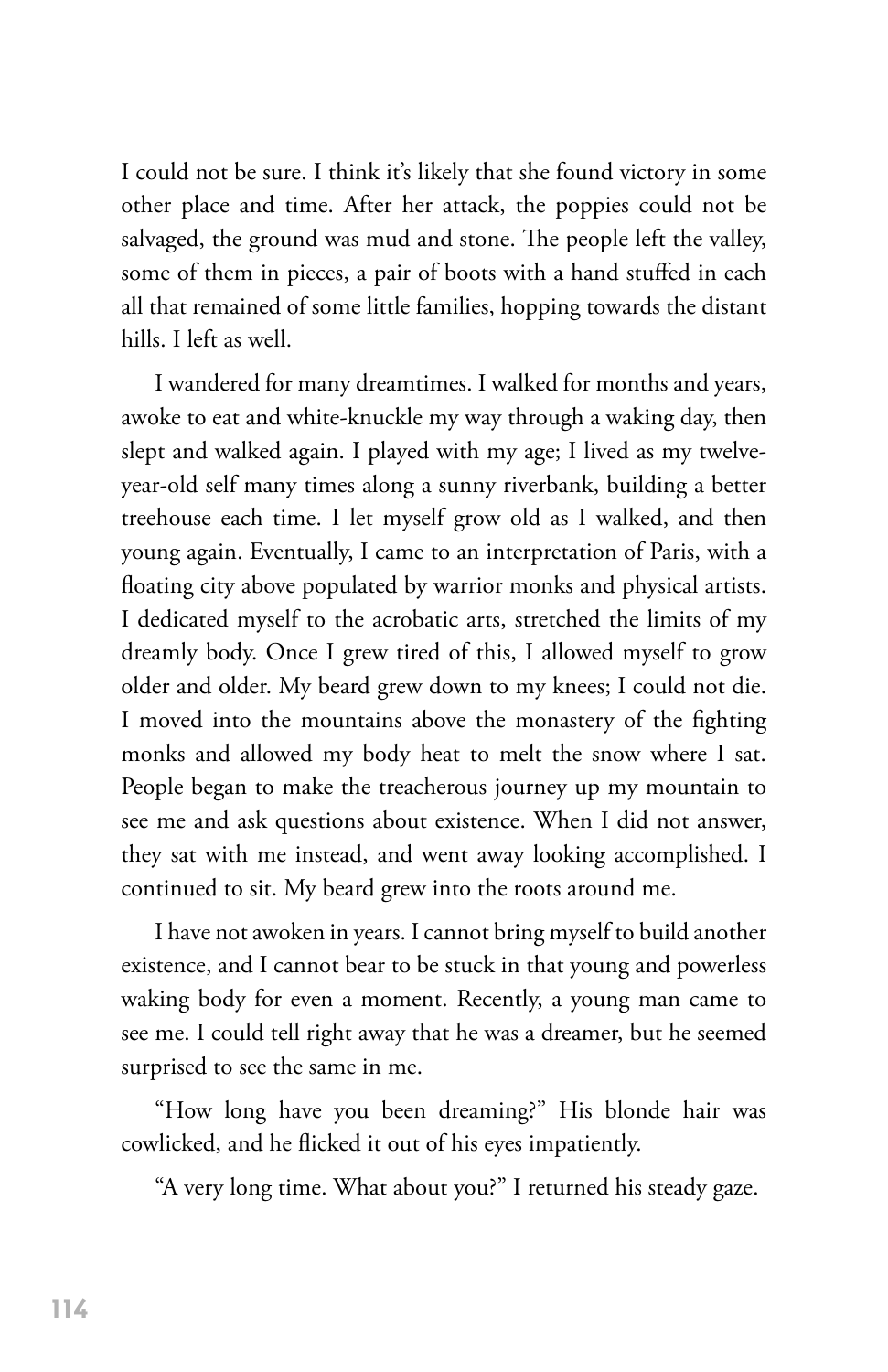"Oh, this is the longest I ever stayed dreaming," said the boy, waving his hand dismissively. "A few weeks. I get better and better but then I have to start where I left off. It's hard. You seem really good at it though!"

"I appreciate the compliment," I said, taking out my small leather pouch. "You're doing very well. I have seen many dreamers now, but almost none of them know what they're capable of." I paused and examined the boy, then continued as I knew I would: "If I helped you dream longer, would you do a little favour for me?" A final stitch in our story, a snapping shut and a popping open for both of us.

I retrieved a fragment of night poppy from the little pouch and placed it in his cupped hand, where it glinted purple.

"All you need to do is hold onto it when you wake up. Before you go to sleep again, put some in a little bit of hot water and drink it. But keep half for later."

"Will I need to do it each time?"

"No. You only need to do it once. But you're going to hold on to it, because many, many years from now, you're going to meet a man in a bar. And you're going to give him the rest of the flower." I pressed the pouch into his other hand and closed his fingers over it.

"How will I know the right man to give it to? What if I give it to the wrong man?" He was staring at the little bud now, the cerulean shade reflected in his eyes.

"You'll know. He'll tell you." How I wish I could stop this cycle before it begins again.

"Well, okay. Thanks mister, I guess." He turned to go.

"Wait!" I needed to help him, give him a heads-up somehow. "Come here, come closer." The boy approached me warily. I clasped his shoulders, pulled him to me. "Just don't…. don't stay too long."